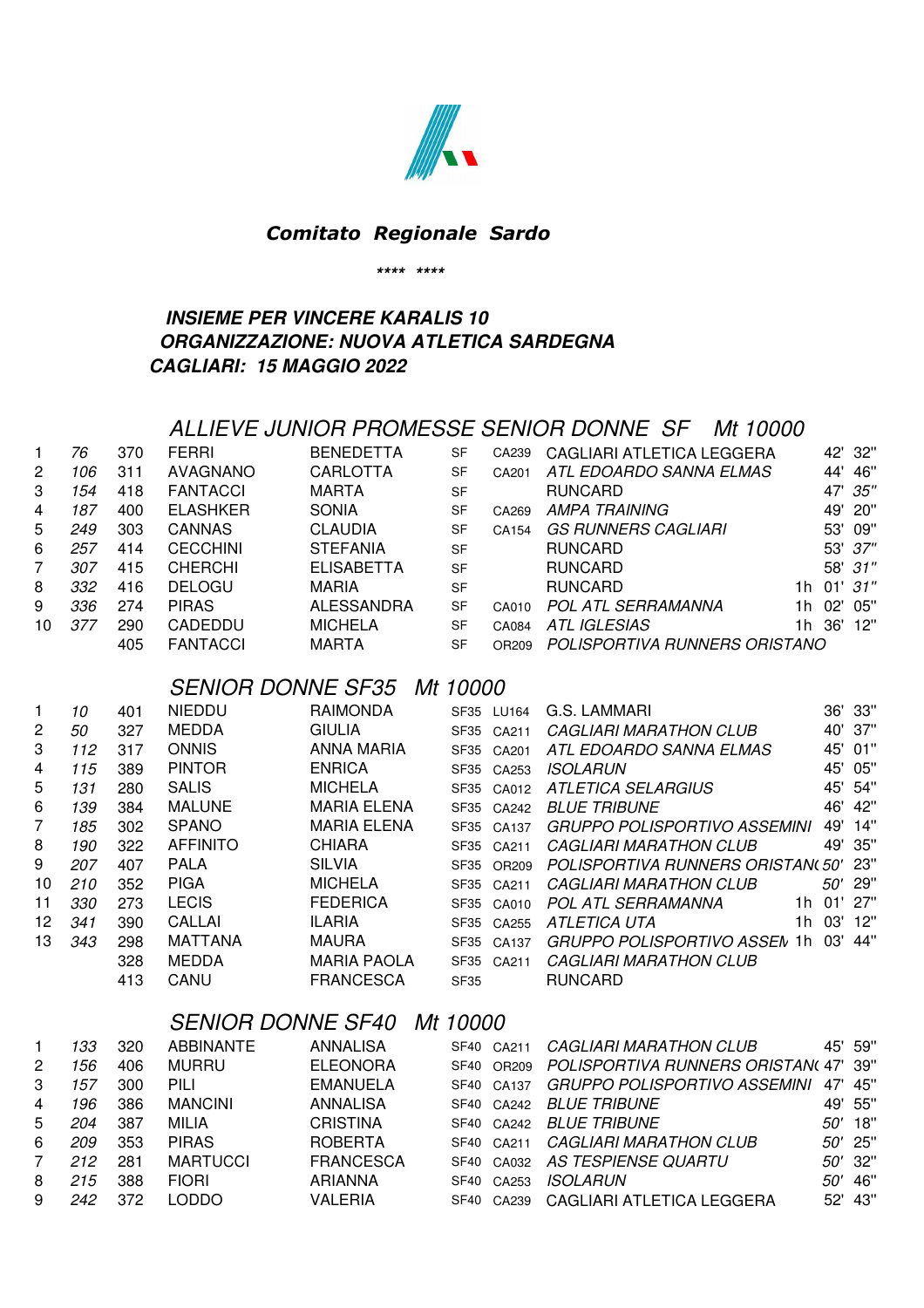| 10             | 247 | 399 | <b>VARGIU</b>       | <b>FABIANA</b>                    |             |            | SF40 CA267 ATLETICA SINNAI              |            | 52' 56"    |
|----------------|-----|-----|---------------------|-----------------------------------|-------------|------------|-----------------------------------------|------------|------------|
| 11             | 251 | 378 | <b>ROBERTO</b>      | <b>SILVANA</b>                    |             | SF40 CA239 | CAGLIARI ATLETICA LEGGERA               |            | 53' 14"    |
| 12             | 258 | 385 | <b>MALUNE</b>       | <b>LUCIA</b>                      |             |            | SF40 CA242 BLUE TRIBUNE                 |            | 53' 38"    |
| 13             | 259 | 292 | <b>OTTONELLO</b>    | <b>SABRINA</b>                    |             | SF40 CA120 | NUOVA ATL SESTU                         |            | 53' 50"    |
| 14             | 264 | 419 | <b>GHISU</b>        | <b>LUCIA</b>                      | <b>SF40</b> |            | <b>RUNCARD</b>                          |            | 54' 13"    |
| 15             | 275 | 376 | ORRU'               | <b>SARA</b>                       |             | SF40 CA239 | CAGLIARI ATLETICA LEGGERA               |            | 55' 11"    |
| 16             | 299 | 398 | ORRU'               | <b>STEFANIA</b>                   |             | SF40 CA267 | <b>ATLETICA SINNAI</b>                  |            | 57' 27"    |
| 17             | 301 | 359 | <b>NAPOLI</b>       | <b>BRUNELLA</b>                   |             | SF40 CA238 | <b>ATLETICA MINERARIA</b>               |            | 57' 48"    |
| 18             | 312 | 286 | <b>MURTAS</b>       | <b>ALICE</b>                      |             | SF40 CA036 | POL LIBERTAS CAMPIDANO                  |            | 59' 02"    |
| 19             | 319 | 285 | <b>DEIANA</b>       | <b>CRISTINA</b>                   |             | SF40 CA036 | POL LIBERTAS CAMPIDANO                  | 1h 00' 01' |            |
| 20             | 320 | 391 | <b>CUNCU</b>        | <b>FRANCESCA</b>                  |             | SF40 CA255 | ATLETICA UTA                            | 1h 00'     | 05"        |
| 21             | 322 | 297 | <b>MATTA</b>        | <b>STEFANIA</b>                   |             | SF40 CA137 | GRUPPO POLISPORTIVO ASSEN 1h 00' 20"    |            |            |
| 22             | 328 | 275 | <b>ASUNIS</b>       | <b>GIORGIA</b>                    |             |            | SF40 CA012 ATLETICA SELARGIUS           | 1h 01' 17" |            |
| 23             | 351 | 357 | <b>MULLIRI</b>      | <b>MARTINA</b>                    |             | SF40 CA236 | I.S.D.G.P. Di MARACALAGONIS             | 1h 05' 08" |            |
| 24             | 363 | 318 | <b>PACINI</b>       | <b>CRISTINA</b>                   |             |            | SF40 CA201 ATL EDOARDO SANNA ELMAS      | 1h 08'     | $11"$      |
| 25             | 376 | 411 | <b>MANNU</b>        | <b>GRAZIA</b>                     |             |            | SF40 SS217 PODISTICA SASSARI            | 1h 20'     | 30"        |
|                |     | 276 | <b>CONQUA</b>       | <b>SILVIA</b>                     |             |            | SF40 CA012 ATLETICA SELARGIUS           |            |            |
|                |     | 283 | <b>CONTU</b>        | <b>ERMINIA</b>                    |             |            | SF40 CA036 POL LIBERTAS CAMPIDANO       |            |            |
|                |     | 299 | <b>MELIS</b>        | <b>MICHELA</b>                    |             |            | SF40 CA137 GRUPPO POLISPORTIVO ASSEMINI |            |            |
|                |     | 354 | <b>PIRAS</b>        | <b>VALENTINA</b>                  |             | SF40 CA211 | <b>CAGLIARI MARATHON CLUB</b>           |            |            |
|                |     | 394 | CAU                 | <b>SAMUELA</b>                    |             |            | SF40 CA267 ATLETICA SINNAI              |            |            |
|                |     |     |                     | <b>SENIOR DONNE SF45 Mt 10000</b> |             |            |                                         |            |            |
| $\mathbf{1}$   | 35  | 368 | <b>FARRIS</b>       | <b>ELSA</b>                       |             | SF45 CA239 | CAGLIARI ATLETICA LEGGERA               |            | 39' 04"    |
| 2              | 124 | 392 | PILI                | <b>DONATELLA</b>                  |             | SF45 CA255 | ATLETICA UTA                            |            | 45' 37"    |
| 3              | 160 | 319 | <b>PETTINAO</b>     | <b>BARBARA</b>                    |             | SF45 CA201 | ATL EDOARDO SANNA ELMAS                 |            | 47' 50"    |
| 4              | 206 | 360 | <b>PERNA</b>        | <b>ALESSANDRA</b>                 |             | SF45 CA238 | <b>ATLETICA MINERARIA</b>               |            | 50' 21"    |
| 5              | 214 | 291 | <b>MELONI</b>       | <b>PATRIZIA</b>                   |             | SF45 CA120 | <b>NUOVA ATL SESTU</b>                  |            | 50' 39"    |
| 6              | 229 | 356 | <b>ZUCCA</b>        | <b>CLAUDIA</b>                    |             | SF45 CA211 | <b>CAGLIARI MARATHON CLUB</b>           |            | 51' 30"    |
| $\overline{7}$ | 273 | 316 | <b>MOSSA</b>        | <b>TIZIANA</b>                    |             | SF45 CA201 | ATL EDOARDO SANNA ELMAS                 |            | 55' 03"    |
| 8              | 288 | 326 | <b>MAMELI</b>       | <b>SIMONA</b>                     |             | SF45 CA211 | <b>CAGLIARI MARATHON CLUB</b>           |            | 56' 32"    |
| 9              | 300 | 381 | ZINI                | <b>ERIKA</b>                      |             | SF45 CA239 | CAGLIARI ATLETICA LEGGERA               |            | 57' 46"    |
| 10             | 310 | 382 | <b>BELLUCCI</b>     | <b>TERESA</b>                     |             |            | SF45 CA242 BLUE TRIBUNE                 | 58'        | 36"        |
| 11             | 317 | 313 | <b>CORONA</b>       | <b>VALERIA</b>                    |             |            | SF45 CA201 ATL EDOARDO SANNA ELMAS      | 59'        | 37"        |
| 12             | 318 | 287 | <b>SORO</b>         | <b>ELISABETTA</b>                 |             |            | SF45 CA036 POL LIBERTAS CAMPIDANO       | 1h 00'     | 00"        |
| 13             | 325 | 402 | CADDEO              | <b>GIUSEPPINA</b>                 |             |            | SF45 NU147 CIRC SPORT DIL ATL AMATORI   | 1h 00'     | 56"        |
| 14             | 329 | 293 | <b>TOSINI</b>       | <b>TAMARA</b>                     |             | SF45 CA120 | <b>NUOVA ATL SESTU</b>                  | 1h 01' 18" |            |
| 15             | 348 | 321 | <b>ABBINANTE</b>    | <b>ELENA</b>                      |             | SF45 CA211 | <b>CAGLIARI MARATHON CLUB</b>           | 1h 04' 56" |            |
| 16             | 349 | 282 | <b>CONGIU</b>       | <b>MONICA</b>                     |             | SF45 CA036 | POL LIBERTAS CAMPIDANO                  | 1h 05' 02" |            |
| 17             | 364 | 314 | <b>FARIGU</b>       | <b>LUCIA</b>                      |             | SF45 CA201 | ATL EDOARDO SANNA ELMAS                 | 1h 08' 11" |            |
| 18             | 368 | 410 | <b>PISANO</b>       | <b>ROBERTA</b>                    |             | SF45 PE180 | <b>RUN LIFE</b>                         |            | 1h 09' 48" |
|                |     | 324 | <b>CONTI</b>        | <b>CARLA ERIKA</b>                |             | SF45 CA211 | <b>CAGLIARI MARATHON CLUB</b>           |            |            |
|                |     | 365 | <b>ETZI</b>         | <b>SIMONETTA</b>                  |             | SF45 CA239 | CAGLIARI ATLETICA LEGGERA               |            |            |
|                |     | 369 | <b>FERNANDEZ</b>    | <b>SONIA</b>                      |             | SF45 CA239 | CAGLIARI ATLETICA LEGGERA               |            |            |
|                |     |     |                     | <b>SENIOR DONNE SF50 Mt 10000</b> |             |            |                                         |            |            |
| $\mathbf{1}$   | 135 | 305 | <b>FANARI</b>       | <b>VIVIANA</b>                    |             | SF50 CA154 | <b>GS RUNNERS CAGLIARI</b>              |            | 46' 11"    |
| 2              | 149 | 351 | PAU                 | <b>ORNELLA</b>                    |             | SF50 CA211 | <b>CAGLIARI MARATHON CLUB</b>           |            | 47' 18"    |
| 3              | 173 | 383 | LOI                 | <b>MARIA BARBARA</b>              |             |            | SF50 CA242 BLUE TRIBUNE                 |            | 48' 25"    |
| 4              | 181 | 329 | <b>MOSCHITTO</b>    | <b>VERUSCHKA</b>                  |             | SF50 CA211 | <b>CAGLIARI MARATHON CLUB</b>           |            | 49' 03"    |
| 5              | 186 | 412 | ABATE               | <b>SANTINA</b>                    |             | SF50 TP642 | PODISTICA SALEMIITANA                   |            | 49' 17"    |
| 6              | 189 | 422 | <b>ATZENI</b>       | <b>LORENA</b>                     |             | SF50 VA168 | AMATORI ATL. CASORATE                   |            | 49' 27"    |
| $\overline{7}$ | 218 | 355 | <b>ZEDDA</b>        | <b>VITALIA MARIA</b>              |             | SF50 CA211 | <b>CAGLIARI MARATHON CLUB</b>           |            | 50' 53"    |
| 8              | 226 | 409 | <b>GIRAU</b>        | PIERA FRANCA                      |             | SF50 PE180 | <b>RUN LIFE</b>                         |            | 51' 19"    |
| 9              | 230 | 367 | <b>FARINA</b>       | <b>DANIELA</b>                    |             | SF50 CA239 | CAGLIARI ATLETICA LEGGERA               |            | 51' 30"    |
| 10             | 262 | 371 | <b>GASTALDI</b>     | <b>SILVIA</b>                     |             | SF50 CA239 | CAGLIARI ATLETICA LEGGERA               |            | 54' 08"    |
| 11             | 277 | 271 | <b>GIUA MARASSI</b> | <b>LUISA</b>                      |             | SF50 CA001 | C.U.S. CAGLIARI                         |            | 55' 13"    |
| 12             | 279 | 366 | <b>FALQUI</b>       | <b>EMANUELA</b>                   |             |            | SF50 CA239 CAGLIARI ATLETICA LEGGERA    |            | 55' 28"    |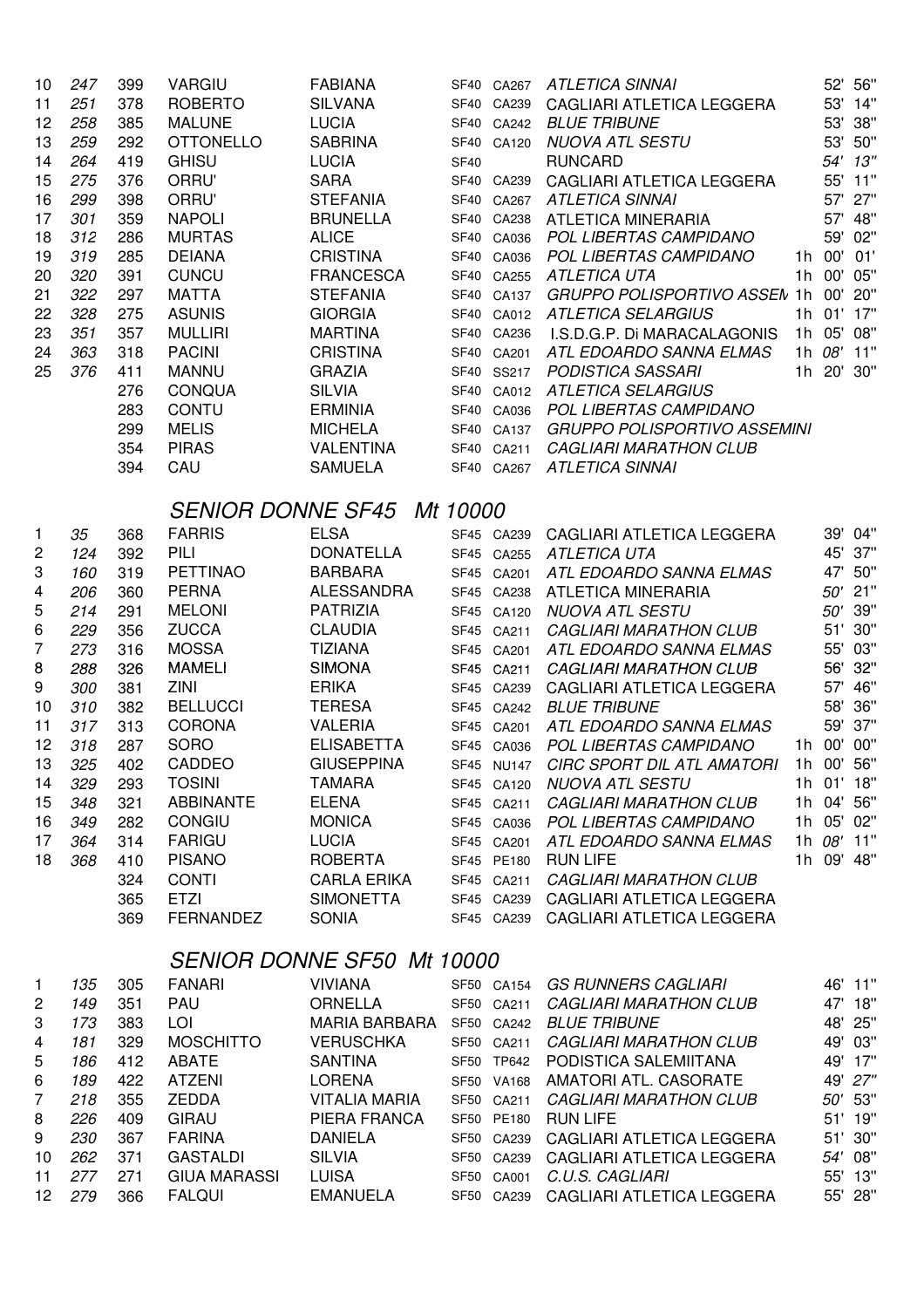| 13             | 282 | 424 | <b>FARRIS</b>            | <b>ROBERTA</b>                    |             | SF50 CA253 | <b>ISOLARUN</b>                                   |    |            | 55' 45"    |
|----------------|-----|-----|--------------------------|-----------------------------------|-------------|------------|---------------------------------------------------|----|------------|------------|
| 14             | 285 | 325 | <b>KALB</b>              | <b>SABRINA</b>                    |             | SF50 CA211 | <b>CAGLIARI MARATHON CLUB</b>                     |    |            | 56' 14"    |
| 15             | 286 | 306 | <b>MARONGIU</b>          | <b>DANIELA</b>                    |             | SF50 CA154 | <b>GS RUNNERS CAGLIARI</b>                        |    | 56'        | 18"        |
| 16             | 295 | 294 | <b>ATZENI</b>            | <b>MONICA</b>                     |             | SF50 CA137 | <b>GRUPPO POLISPORTIVO ASSEMINI</b>               |    |            | 57' 11"    |
| 17             | 298 | 397 | <b>MARINI</b>            | <b>ANGELA</b>                     | SF50        | CA267      | <b>ATLETICA SINNAI</b>                            |    |            | 57' 24"    |
| 18             | 303 | 358 | <b>PEDDITZI</b>          | <b>CRISTIANA</b>                  | SF50        | CA236      | I.S.D.G.P. Di MARACALAGONIS                       |    |            | 58' 14"    |
| 19             | 306 | 278 | <b>MASALA</b>            | <b>ALESSANDRA</b>                 | SF50        | CA012      | <b>ATLETICA SELARGIUS</b>                         |    |            | 58' 22"    |
| 20             | 309 | 364 | COSSU                    | <b>ALESSANDRA</b>                 |             | SF50 CA239 | CAGLIARI ATLETICA LEGGERA                         |    |            | 58' 36"    |
| 21             | 316 | 361 | <b>SIMEONE</b>           | <b>MARIA VITTORIA</b>             |             | SF50 CA238 | <b>ATLETICA MINERARIA</b>                         |    |            | 59' 31"    |
| 22             | 327 | 374 | <b>MANCA</b>             | <b>ELISABETTA</b>                 |             | SF50 CA239 | <b>CAGLIARI ATLETICA LEGGERA</b>                  |    |            | 1h 01' 15" |
| 23             | 347 | 307 | <b>MASCIA</b>            | <b>MARIA PAOLA</b>                |             | SF50 CA154 | <b>GS RUNNERS CAGLIARI</b>                        |    | 1h 04'     | 42"        |
| 24             | 357 | 296 | <b>LEORI</b>             | <b>CARMEN</b>                     | SF50        | CA137      | <b>GRUPPO POLISPORTIVO ASSEN 1h</b>               |    |            | 07' 00"    |
| 25             | 361 | 309 | <b>ARGIOLAS</b>          | <b>CATERINA</b>                   | SF50        | CA201      | ATL EDOARDO SANNA ELMAS                           |    | 1h 08'     | 04"        |
| 26             | 369 | 289 | <b>ZUDDAS</b>            | <b>GABRIELLA</b>                  | SF50        | CA036      | POL LIBERTAS CAMPIDANO                            |    | 1h 10'     | 03"        |
| 27             | 370 | 373 | <b>MALTINTI</b>          | <b>FRANCESCA</b>                  |             | SF50 CA239 | CAGLIARI ATLETICA LEGGERA                         |    | 1h 10'     | 31"        |
| 28             | 371 | 272 | <b>MAMELI</b>            | <b>RITA</b>                       |             | SF50 CA001 | C.U.S. CAGLIARI                                   |    | $1h$ $11'$ | 12"        |
| 29             | 373 | 277 | <b>DENOTTI</b>           | <b>PAOLA</b>                      |             | SF50 CA012 | ATLETICA SELARGIUS                                |    | 1h 15'     | 15"        |
|                |     | 404 | <b>MOROZZO</b>           | <b>MILENA</b>                     | SF50        | OR027      | ATL LEGG ARBOREA                                  |    |            |            |
|                |     |     |                          |                                   |             |            |                                                   |    |            |            |
|                |     |     | <b>SENIOR DONNE SF55</b> |                                   | Mt 10000    |            |                                                   |    |            |            |
| 1              | 146 | 408 | <b>ZANDA</b>             | <b>ANNA RITA</b>                  |             | SF55 OR225 | <b>DINAMICA SARDEGNA</b>                          |    |            | 47' 06"    |
| $\overline{c}$ | 246 | 304 | <b>CAPPAI</b>            | <b>GABRIELLA</b>                  |             | SF55 CA154 | <b>GS RUNNERS CAGLIARI</b>                        |    |            | 52' 53"    |
| 3              | 253 | 377 | <b>PUSCEDDU</b>          | <b>STEFANIA</b>                   |             | SF55 CA239 | CAGLIARI ATLETICA LEGGERA                         |    |            | 53' 21"    |
| 4              | 290 | 421 | <b>PADERI</b>            | <b>MARIA GRAZIA</b>               | <b>SF55</b> |            | runcard                                           |    |            | 56' 43"    |
| 5              | 305 | 417 | <b>DELOGU</b>            | GIOVANNA LUCIA SF55               |             |            | <b>RUNCARD</b>                                    |    |            | 58' 21"    |
| 6              | 315 | 380 | <b>TAGLIAFIERRO</b>      | <b>GIOVANNA</b>                   |             | SF55 CA239 | CAGLIARI ATLETICA LEGGERA                         |    | 59'        | 23"        |
| 7              | 326 | 375 | <b>MILIDDI</b>           | <b>ROSALBA</b>                    |             | SF55 CA239 | CAGLIARI ATLETICA LEGGERA                         |    |            | 1h 01' 00" |
| 8              | 342 | 323 | <b>BAIOCCHI</b>          | <b>CRISTINA</b>                   |             | SF55 CA211 | <b>CAGLIARI MARATHON CLUB</b>                     | 1h | 03'        | 42"        |
| 9              | 345 | 396 | LAI                      | <b>MARIA</b>                      | <b>SF55</b> | CA267      | <b>ATLETICA SINNAI</b>                            | 1h | 04'        | 38"        |
| 10             | 352 | 379 | <b>SCARPA</b>            | <b>ELISABETTA</b>                 |             | SF55 CA239 | CAGLIARI ATLETICA LEGGERA                         | 1h | 06'        | 06"        |
| 11             | 353 | 301 | <b>SCANO</b>             | <b>MARIA IVANA</b>                |             | SF55 CA137 | GRUPPO POLISPORTIVO ASSEM 1h                      |    | 06'        | 27"        |
| 12             | 374 | 420 | <b>MATTU</b>             | <b>MARIA TERESA</b>               | <b>SF55</b> |            | <b>RUNCARD</b>                                    |    | 1h 16'     | 45"        |
|                |     |     |                          | <b>SENIOR DONNE SF60 Mt 10000</b> |             |            |                                                   |    |            |            |
|                |     |     |                          |                                   |             |            |                                                   |    |            |            |
| $\mathbf{1}$   | 136 | 295 | CAU                      | <b>MARISA</b>                     |             |            | SF60 CA137 GRUPPO POLISPORTIVO ASSEMINI 46' 19"   |    |            |            |
| $\sqrt{2}$     | 234 | 362 | <b>ARGIOLAS</b>          | <b>GIUSEPPINA</b>                 |             |            | SF60 CA239 CAGLIARI ATLETICA LEGGERA              |    |            | 51' 53"    |
| 3              | 337 | 308 | <b>MELIS</b>             | <b>SIRENELLA</b>                  |             |            | SF60 CA154 GS RUNNERS CAGLIARI                    |    |            | 1h 02' 18" |
| 4              | 356 | 395 | <b>ENNA</b>              | PAOLA AMELIA                      |             |            | SF60 CA267 ATLETICA SINNAI                        |    |            | 1h 06' 40" |
| 5              | 372 | 310 | <b>ATZORI</b>            | <b>MARIA</b>                      |             |            | SF60 CA201 ATL EDOARDO SANNA ELMAS                |    |            | 1h 15' 15" |
|                |     | 363 | <b>BELLONI</b>           | ANGELA MARIA                      |             | SF60 CA239 | CAGLIARI ATLETICA LEGGERA                         |    |            |            |
|                |     |     |                          | <b>SENIOR DONNE SF65 Mt 10000</b> |             |            |                                                   |    |            |            |
| $\mathbf{1}$   | 250 | 403 | <b>MOREGGIO</b>          | <b>MARISA</b>                     |             |            | SF65 OR027 ATL LEGG ARBOREA                       |    |            | 53' 11"    |
| $\mathbf{2}$   | 358 | 312 | <b>CIRINA</b>            | <b>MARIA</b>                      |             |            | SF65 CA201 ATL EDOARDO SANNA ELMAS 1h 07' 43"     |    |            |            |
| 3              | 359 | 393 | <b>CABRAS</b>            | <b>RITA</b>                       |             |            | SF65 CA263 POLISPORTIVA PHOENIX                   |    |            | 1h 07' 47" |
| 4              | 362 | 279 | <b>PIRAS</b>             | GABRIELLA                         |             |            | SF65 CA012 ATLETICA SELARGIUS                     |    |            | 1h 08' 07" |
| 5              | 366 | 315 | <b>MEDDA</b>             | <b>ROSANNA</b>                    |             |            | SF65 CA201 ATL EDOARDO SANNA ELMAS                |    |            | 1h 09' 32" |
|                |     |     |                          |                                   |             |            |                                                   |    |            |            |
|                |     |     |                          | <b>SENIOR DONNE SF70 Mt 10000</b> |             |            |                                                   |    |            |            |
| $\mathbf{1}$   | 367 | 284 | <b>CONTU</b>             | <b>MARINELLA</b>                  |             | SF70 CA036 | POL LIBERTAS CAMPIDANO                            |    | 1h 09'     | 4"         |
| $\overline{2}$ | 375 | 288 | <b>TANGIANU</b>          | <b>ANTONIA</b>                    |             |            | SF70 CA036 POL LIBERTAS CAMPIDANO                 |    |            | 1h 16' 47" |
|                |     |     |                          |                                   |             |            | ALLIEVI JUNIOR PROMESSE SENIOR UOMINI SM Mt 10000 |    |            |            |
| $\mathbf{1}$   | 6   | 59  | <b>SERRA</b>             | <b>FABIANO</b>                    | <b>SM</b>   |            | CA137 GRUPPO POLISPORTIVO ASSEMINI                |    |            | 35' 56"    |
| $\sqrt{2}$     | 16  | 206 | <b>PICUS</b>             | <b>MATTEO</b>                     | PM          |            | SS034 ATLETICA OZIERI                             |    |            | 37' 03"    |
| 3              | 24  | 195 | <b>PASSIU</b>            | <b>GIAN MARCO</b>                 | <b>SM</b>   |            | OR209 POLISPORTIVA RUNNERS ORISTAN(38' 13"        |    |            |            |
| 4              | 29  | 192 | <b>LEO</b>               | <b>ANDREA</b>                     | <b>SM</b>   |            | OR209 POLISPORTIVA RUNNERS ORISTAN(38' 47"        |    |            |            |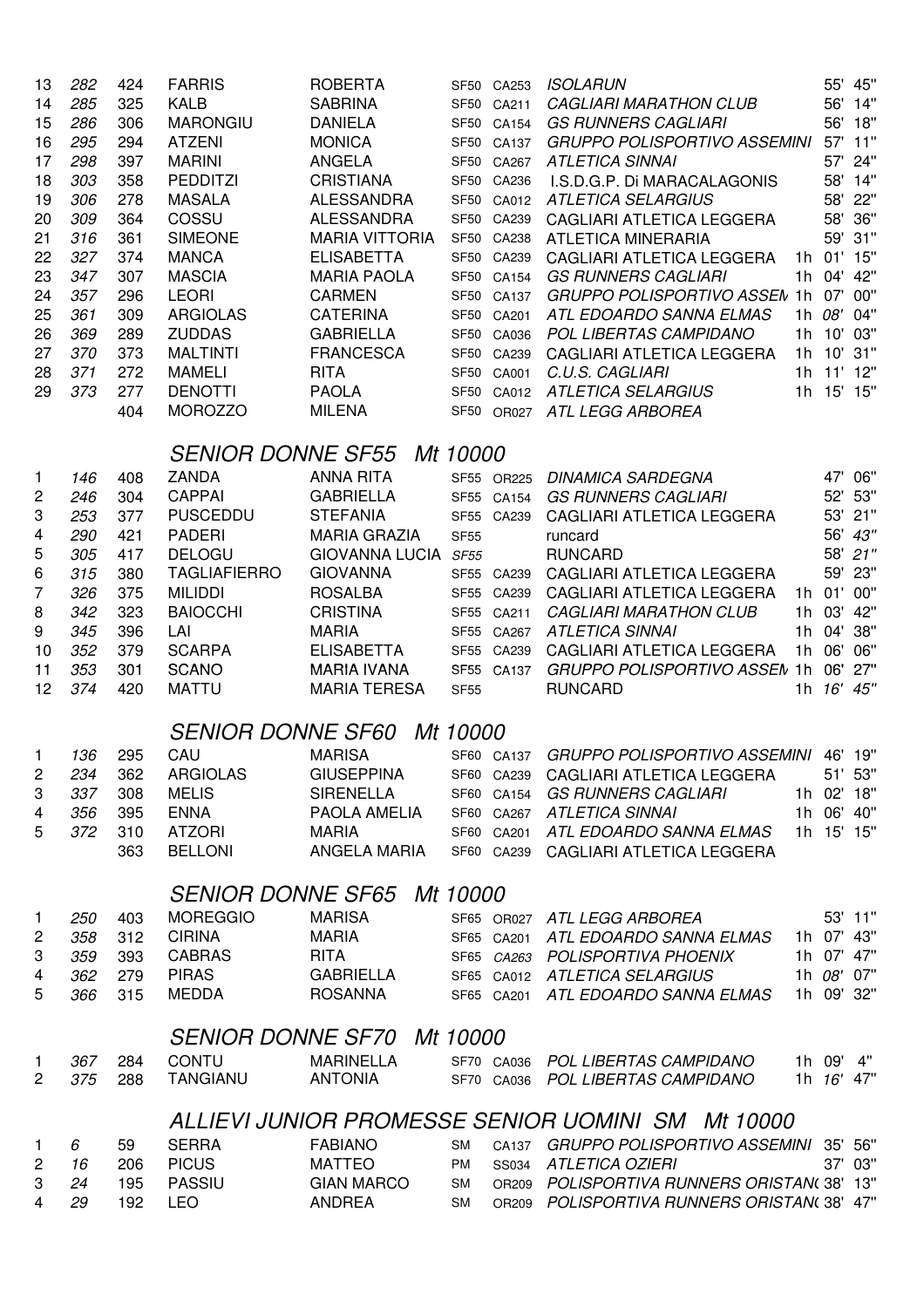| 5                         | 38                         | 264            | <b>NURRU</b>    | <b>STEFANO</b>              | <b>SM</b>   | OR209      | POL RUNNERS ORISTANO                 |     | 39' 17"    |
|---------------------------|----------------------------|----------------|-----------------|-----------------------------|-------------|------------|--------------------------------------|-----|------------|
| 6                         | 47                         | 431            | <b>SCATTU</b>   | SALVATORE                   | <b>SM</b>   |            | <b>RUNCARD</b>                       | 40' | 16"        |
| 7                         | 67                         | 244            | <b>MELONI</b>   | <b>GIUSEPPE</b>             | <b>SM</b>   |            | <b>RUNCARD</b>                       | 41' | 57"        |
| 8                         | 80                         | 216            | CALCAGNO        | FRANCESCO ALBESM            |             |            | <b>RUNCARD</b>                       | 42' | 56"        |
| 9                         | 91                         | 247            | <b>PANI</b>     | <b>GIOVANNI</b>             | <b>SM</b>   |            | <b>RUNCARD</b>                       | 43' | 55"        |
| 10                        | 97                         | 225            | <b>DEPLANO</b>  | <b>ANDREA</b>               | <b>SM</b>   |            | <b>RUNCARD</b>                       | 44' | 09"        |
| 11                        | 101                        | 35             | <b>ANGEI</b>    | <b>SIMONE</b>               | <b>SM</b>   | CA056      | ATL POD SAN GAVINO                   | 44' | 31"        |
| 12                        | 107                        | 231            | <b>FLORE</b>    | <b>LEONARDO</b>             | <b>SM</b>   |            | <b>RUNCARD</b>                       | 44' | 46"        |
| 13                        | 126                        | 230            | <b>FIORI</b>    | <b>NICOLA</b>               | <b>SM</b>   |            | <b>RUNCARD</b>                       | 45' | 47''       |
| 14                        | 137                        | 42             | <b>FAIS</b>     | <b>DAVIDE</b>               | <b>SM</b>   | CA084      | <b>ATL IGLESIAS</b>                  | 46' | 20"        |
| 15                        | 143                        | 37             | <b>FRONGIA</b>  | <b>STEFANO</b>              | <b>SM</b>   | CA056      | ATL POD SAN GAVINO                   | 46' | 50"        |
| 16                        | 162                        | 222            | <b>CONCAS</b>   | <b>ALESSANDRO</b>           | <b>SM</b>   |            | <b>RUNCARD</b>                       |     | 47' 55"    |
| 17                        | 163                        | 134            | <b>MARRAS</b>   | <b>ALESSANDRO</b>           | <b>SM</b>   | CA239      | CAGLIARI ATLETICA LEGGERA            | 47' | 56"        |
| 18                        | 313                        | 226            | <b>DIANA</b>    | <b>GIUSEPPE</b>             | <b>SM</b>   |            | <b>RUNCARD</b>                       | 59' | 06"        |
| 19                        | 335                        | 3              | <b>PORCU</b>    | <b>MATTEO</b>               | <b>SM</b>   | CA010      | POL ATL SERRAMANNA                   |     | 1h 02' 05" |
|                           |                            |                |                 | <b>SENIOR UOMINI SM35</b>   | Mt 10000    |            |                                      |     |            |
| $\mathbf{1}$              | $\ensuremath{\mathcal{S}}$ | 126            | <b>CONCAS</b>   | <b>CHRISTIAN</b>            |             | SM35 CA239 | CAGLIARI ATLETICA LEGGERA            |     | 35' 22"    |
| $\overline{c}$            | 5                          | 19             | <b>ATZU</b>     | ANGELINO                    |             | SM35 CA025 | G.S. ATLETICA DOLIANOVA              |     | 35' 47"    |
| $\ensuremath{\mathsf{3}}$ | 9                          | 105            | <b>IBBA</b>     | <b>ANDREA</b>               |             |            | SM35 CA224 NUOVA ATLETICA SARDEGNA   |     | 36' 11"    |
| $\overline{\mathbf{4}}$   | 12                         | 122            | COCCO           | <b>MAURIZIO</b>             |             | SM35 CA239 | CAGLIARI ATLETICA LEGGERA            |     | 36' 42"    |
| 5                         | 15                         | 147            | <b>AGUS</b>     | <b>MATTEO</b>               |             | SM35 CA242 | <b>BLUE TRIBUNE</b>                  | 36' | 59"        |
| 6                         | 17                         | 198            | <b>DERIU</b>    | <b>PAOLO</b>                |             | SM35 OR225 | <b>DINAMICA SARDEGNA</b>             |     | 37' 14"    |
| 7                         | 23                         | 159            | <b>MATZEDDA</b> | <b>LUCA</b>                 |             | SM35 CA250 | <b>MARATHON PORTOSCUSO</b>           |     | 38' 11"    |
| 8                         | 25                         | 210            | SAU             | <b>ANTONIO</b>              |             | SM35 SS283 | <b>RUNF AST SASSARI</b>              |     | 38' 31"    |
| 9                         | 26                         | 74             | <b>DINUZZI</b>  | <b>MICHELE</b>              |             | SM35 CA201 | ATL EDOARDO SANNA ELMAS              | 38' | 34"        |
| 10                        | 30                         | 213            | <b>ATZENI</b>   | <b>MARCO</b>                | <b>SM35</b> |            | <b>RUNCARD</b>                       |     | 38' 48"    |
| 11                        | 32                         | 209            | <b>IDILI</b>    | <b>MASSIMILIANO</b>         |             | SM35 SS283 | <b>RUNF AST SASSARI</b>              | 38' | 53"        |
| 12                        | 58                         | 93             | <b>GESSA</b>    | <b>FABIO</b>                |             | SM35 CA211 | <b>CAGLIARI MARATHON CLUB</b>        |     | 41' 18"    |
| 13                        | 62                         | 117            | CAMEDDA         | <b>ANDREA</b>               |             | SM35 CA239 | CAGLIARI ATLETICA LEGGERA            | 41' | 33"        |
| 14                        | 63                         | 29             | <b>VENTURI</b>  | <b>FABIO</b>                |             |            | SM35 CA033 ATL CORTOGHIANA           | 41' | 36"        |
| 15                        | 72                         | 164            | <b>SERRA</b>    | <b>FABIO</b>                |             | SM35 CA253 | <i><b>ISOLARUN</b></i>               | 42' | 17"        |
| 16                        | 96                         | 183            | <b>UCCHEDDU</b> | <b>ALESSANDRO</b>           |             | SM35 CA274 | NUOVA DOLIA ATLETICA                 | 44' | 04"        |
| 17                        | 111                        | 188            | VARGIU          | VALENTINO                   |             |            | SM35 OR156 AMATORI TERRALBA          |     | 45' 00"    |
| 18                        | 120                        | $\overline{c}$ | <b>MURA</b>     | <b>ANDREA</b>               |             |            | SM35 CA010 POL ATL SERRAMANNA        |     | 45' 31"    |
| 19                        | 132                        | 38             | <b>SECCI</b>    | <b>DARIO</b>                |             | SM35 CA083 | A.S.D. POLISPORTIVA UTA 2000         |     | 45' 58"    |
| 20                        | 144                        | 224            | <b>DEMARTIS</b> | <b>MASSIMILIANO</b>         | <b>SM35</b> |            | <b>RUNCARD</b>                       |     | 46' 52"    |
| 21                        | 145                        | 245            | <b>MUDU</b>     | <b>ROSSANO</b>              | <b>SM35</b> |            | runcard                              |     | 46' 54"    |
| 22                        | 148                        | 49             | <b>FRAU</b>     | <b>GIANMARCO</b>            |             | SM35 CA137 | <b>GRUPPO POLISPORTIVO ASSEMINI</b>  |     | 47' 11"    |
| 23                        | 168                        | 221            | COI             | <b>ANTONIO</b>              | <b>SM35</b> |            | <b>RUNCARD</b>                       | 48' | 06"        |
| 24                        | 314                        | 258            | <b>TELLO</b>    | <b>ANTIMO ALESSANI SM35</b> |             |            | <b>RUNCARD</b>                       |     | 59' 07"    |
|                           |                            |                |                 | <b>SENIOR UOMINI SM40</b>   | Mt 10000    |            |                                      |     |            |
| $\mathbf{1}$              | 2                          | 80             | <b>SCHIRRU</b>  | <b>MIRKO</b>                |             | SM40 CA201 | ATL EDOARDO SANNA ELMAS              |     | 35' 18"    |
| $\overline{c}$            | $\overline{4}$             | 120            | <b>CASELLA</b>  | <b>MATTEO</b>               |             |            | SM40 CA239 CAGLIARI ATLETICA LEGGERA |     | 35' 46iì   |
| 3                         | 11                         | 21             | CASU            | <b>FRANCESCO</b>            |             |            | SM40 CA025 G.S. ATLETICA DOLIANOVA   |     | 36' 37"    |
| 4                         | 13                         | 203            | <b>GAETA</b>    | <b>FILADELFO</b>            |             |            | SM40 SR131 ATL SCUOLA LENTINI        |     | 36' 42"    |
| 5                         | 14                         | 102            | <b>SCANO</b>    | <b>MAURIZIO</b>             |             | SM40 CA211 | <b>CAGLIARI MARATHON CLUB</b>        |     | 36' 52"    |
| 6                         | 28                         | 199            | <b>FELTRIN</b>  | <b>CARLO</b>                |             |            | SM40 OR225 DINAMICA SARDEGNA         |     | 38' 44"    |
| 7                         | 34                         | 70             | <b>PITZALIS</b> | <b>ALESSIO</b>              |             |            | SM40 CA198 ASD OLYMPIA VILLACIDRO    |     | 39' 02"    |
| 8                         | 36                         | 265            | <b>FADDA</b>    | <b>MARIO</b>                |             |            | SM40 CA129 SS SULCIS ATL CARBONIA    |     | 39' 06"    |
| 9                         | 39                         | 161            | <b>GALLUS</b>   | <b>PIERGIUSEPPE</b>         |             | SM40 CA253 | <b>ISOLARUN</b>                      |     | 39' 24"    |
| 10                        | 49                         | 153            | <b>SULIS</b>    | <b>ALBERTO</b>              |             |            | SM40 CA242 BLUE TRIBUNE              |     | 40' 22"    |
| 11                        | 51                         | 101            | <b>SCANO</b>    | <b>MARCO</b>                |             | SM40 CA211 | <b>CAGLIARI MARATHON CLUB</b>        | 40' | 56"        |
| 12                        | 78                         | 248            | PILI            | <b>ALESSANDRO</b>           | <b>SM40</b> |            | <b>RUNCARD</b>                       |     | 42' 52"    |
| 13                        | 79                         | 208            | PIU             | <b>SIMONE</b>               |             | SM40 SS217 | PODISTICA SASSARI                    |     | 42' 53"    |
| 14                        | 86                         | 236            | LAI             | <b>LUCA</b>                 | <b>SM40</b> |            | runcard                              |     | 43' 20"    |
| 15                        | 90                         | 110            | COCCO           | <b>ANDREA</b>               |             | SM40 CA236 | I.S.D.G.P. Di MARACALAGONIS          |     | 43' 51"    |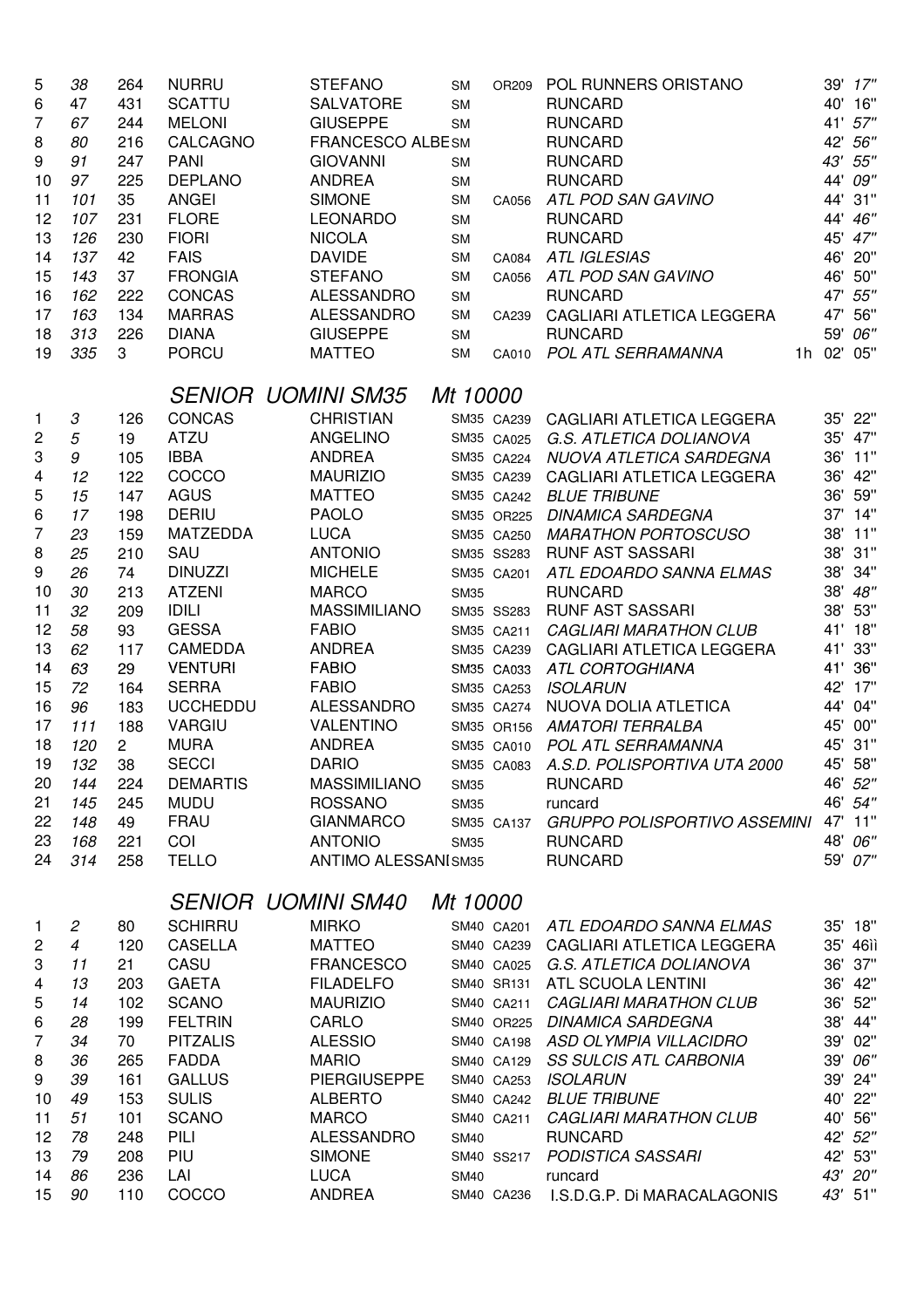| 16     | 94             | 255        | SORU                         | <b>COSTANTINO</b>              | <b>SM40</b>              | <b>RUNCARD</b>                                            |     | 44' 01"            |
|--------|----------------|------------|------------------------------|--------------------------------|--------------------------|-----------------------------------------------------------|-----|--------------------|
| 17     | 95             | 253        | <b>PORRUVECCHIO</b>          | <b>GUIDO</b>                   | <b>SM40</b>              | <b>RUNCARD</b>                                            |     | 44' 01"            |
| 18     | 103            | 234        | <b>GRIECO</b>                | <b>VINCENZO</b>                | <b>SM40</b>              | <b>RUNCARD</b>                                            |     | 44' 35"            |
| 19     | 104            | 197        | <b>TOCCO</b>                 | <b>MARCO</b>                   | SM40 OR209               | POLISPORTIVA RUNNERS ORISTAN(44' 41"                      |     |                    |
| 20     | 119            | 170        | COLLU                        | <b>ANDREA</b>                  | SM40 CA263               | <b>POLISPORTIVA PHOENIX</b>                               |     | 45' 30"            |
| 21     | 122            | 177        | <b>MURTAS</b>                | CARLETTO                       | SM40 CA265               | <b>ATLETICA ARBUS</b>                                     |     | 45' 35"            |
| 22     | 125            | 53         | <b>MELONI</b>                | <b>GIANLUCA</b>                | SM40 CA137               | <b>GRUPPO POLISPORTIVO ASSEMINI</b>                       |     | 45' 38"            |
| 23     | 134            | 94         | LANZANO                      | <b>GIANLUCA</b>                | SM40 CA211               | <b>CAGLIARI MARATHON CLUB</b>                             |     | 46' 03"            |
| 24     | 155            | 260        | <b>TORO</b>                  | <b>NICOLA</b>                  | <b>SM40</b>              | <b>RUNCARD</b>                                            |     | 47' 36"            |
| 25     | 158            | 58         | <b>SALA</b>                  | <b>GIACOMO</b>                 | SM40 CA137               | <b>GRUPPO POLISPORTIVO ASSEMINI</b>                       |     | 47' 47"            |
| 26     | 176            | 63         | <b>CAPPAI</b>                | <b>FABRIZIO</b>                | SM40 CA154               | <b>GS RUNNERS CAGLIARI</b>                                |     | 48' 30"            |
| 27     | 177            | 427        | LAI                          | <b>SAMUELE</b>                 | SM40 CA273               | PODISMO SARROCH                                           |     | 48' 36"            |
| 28     | 191            | 220        | COCCO                        | <b>DANIELE</b>                 | <b>SM40</b>              | <b>RUNCARD</b>                                            |     | 49' 38"            |
| 29     | 201            | 47         | COTZA                        | <b>GIANLUCA</b>                | SM40 CA137               | <b>GRUPPO POLISPORTIVO ASSEMINI</b>                       |     | 50' 11"            |
| 30     | 216            | 262        | <b>VARGIU</b>                | CORRADO                        | <b>SM40</b>              | <b>RUNCARD</b>                                            |     | 50' 47"            |
| 31     | 260            | 34         | <b>USALLA</b>                | <b>MARCO</b>                   | SM40 CA036               | POL LIBERTAS CAMPIDANO                                    | 53' | 55"                |
| 32     | 263            | 250        | <b>PISCI</b>                 | <b>MARCELLO</b>                | <b>SM40</b>              | <b>RUNCARD</b>                                            |     | 54' 09"            |
| 33     | 265            | 235        | LADU                         | <b>SERGIO</b>                  | <b>SM40</b>              | <b>RUNCARD</b>                                            |     | 54' 19"            |
| 34     | 296            | 190        | <b>ARCA</b>                  | <b>CRISTIAN</b>                | SM40 OR209               | POLISPORTIVA RUNNERS ORISTAN( 57' 17"                     |     |                    |
| 35     | 302            | 32         | <b>MELIS</b>                 | <b>MIRKO</b>                   | SM40 CA036               | POL LIBERTAS CAMPIDANO                                    |     | 57' 57"            |
| 36     | 304            | 218        | <b>CARIA</b>                 | <b>VALTER</b>                  | <b>SM40</b>              | <b>RUNCARD</b>                                            | 58' | 19"                |
| 37     | 350            | 254        | <b>SARAIS</b>                | <b>FRANCESCO</b>               | <b>SM40</b>              | <b>RUNCARD</b><br>1h                                      | 05' | 03"                |
|        |                | 13         | <b>PICCIAU</b>               | <b>ENRICO</b>                  |                          | SM40 CA012 ATLETICA SELARGIUS                             |     |                    |
|        |                | 50         | <b>FULGHESU</b>              | <b>ANDREA</b>                  | SM40 CA137               | <b>GRUPPO POLISPORTIVO ASSEMINI</b>                       |     |                    |
|        |                | 211        | <b>SOLINAS</b>               | <b>DANIELE</b>                 | SM40 SS283               | <b>RUNF AST SASSARI</b>                                   |     |                    |
|        |                | 219        | <b>CARIA</b>                 | <b>VALTER</b>                  | <b>SM40</b>              | runcard                                                   |     |                    |
|        |                | 256        | SORU                         | COSTANTINO                     | <b>SM40</b>              | <b>RUNCARD</b>                                            |     |                    |
|        |                | 257        | <b>STRAZZERA</b>             | <b>EFISIO</b>                  | <b>SM40</b>              | <b>RUNCARD</b>                                            |     |                    |
|        |                |            |                              |                                |                          |                                                           |     |                    |
|        |                |            |                              |                                |                          |                                                           |     |                    |
|        |                |            | <b>SENIOR UOMINI SM45</b>    |                                | Mt 10000                 |                                                           |     |                    |
| 1      | 1              |            | <b>MELIS</b>                 | <b>ROBERTO</b>                 | SM45 CA239               | CAGLIARI ATLETICA LEGGERA                                 |     | 35' 06"            |
| 2      | $\overline{7}$ | 137<br>57  | SAIU                         | <b>SIMONE</b>                  |                          | <b>GRUPPO POLISPORTIVO ASSEMINI</b>                       | 36' | 01"                |
| 3      | 8              | 186        | <b>CARIA</b>                 | <b>ROBERTO</b>                 | SM45 CA137<br>SM45 OR048 | <b>GS PIONIERI MARMILLA MOGORO</b>                        |     | 36' 11"            |
| 4      | 19             | 114        | <b>TRASTU</b>                | <b>MARCO</b>                   | SM45 CA238               | ATLETICA MINERARIA                                        | 37' | 25"                |
| 5      | 20             | 84         | <b>ANEDDA</b>                | <b>GIOVANNI</b>                | SM45 CA211               | <b>CAGLIARI MARATHON CLUB</b>                             |     | 37' 26"            |
| 6      | 21             | 128        | ERRIU                        | <b>EFISIO</b>                  | SM45 CA239               | CAGLIARI ATLETICA LEGGERA                                 |     | 37' 52"            |
| 7      | 22             | 124        | COCCO                        | <b>GIUSEPPE</b>                | SM45 CA239               | CAGLIARI ATLETICA LEGGERA                                 |     | 38' 03"            |
|        |                |            | <b>PACINI</b>                | <b>ENRICO</b>                  | SM45 CA253               |                                                           |     | 38' 50"            |
| 8<br>9 | 31<br>41       | 162        | CADEDDU                      | <b>ALESSANDRO</b>              |                          | <b>ISOLARUN</b>                                           |     | 39' 48"            |
| 10     |                | 160        | <b>MASALA</b>                | <b>FABRIZIO</b>                | SM45 CA253<br>SM45 CA250 | <b>ISOLARUN</b>                                           |     |                    |
| 11     | 43<br>45       | 158<br>129 | <b>FADDA</b>                 | <b>CRISTIAN</b>                | SM45 CA239               | <b>MARATHON PORTOSCUSO</b><br>CAGLIARI ATLETICA LEGGERA   |     | 39' 49"<br>40' 07" |
| 12     | 53             | 266        | <b>GARAU</b>                 | <b>SALVATORE</b>               | SM45 CA129               | <b>SS SULCIS ATL CARBONIA</b>                             |     | 41' 01"            |
| 13     | 54             | 39         | <b>TRADORI</b>               | <b>NICOLA</b>                  | SM45 CA083               | A.S.D. POLISPORTIVA UTA 2000                              |     | 41' 07"            |
| 14     | 55             | 25         | <b>NONNE</b>                 | <b>MAURO</b>                   | SM45 CA025               | G.S. ATLETICA DOLIANOVA                                   | 41' | 08"                |
| 15     | 56             | 157        | <b>DEIAS</b>                 | <b>ALESSANDRO</b>              | SM45 CA250               | <b>MARATHON PORTOSCUSO</b>                                | 41' | 09"                |
| 16     | 57             | 165        | <b>PODDA</b>                 | <b>LUCA</b>                    |                          | SM45 CA255 ATLETICA UTA                                   |     | 41' 10"            |
| 17     | 59             | 239        | <b>MAMELI</b>                | <b>FABIO</b>                   | <b>SM45</b>              | <b>RUNCARD</b>                                            |     | 41' 23"            |
| 18     | 64             | 10         | <b>MASCIA</b>                | <b>CORRADO</b>                 |                          | SM45 CA012 ATLETICA SELARGIUS                             |     | 41' 37"            |
| 19     | 73             | 191        | <b>CUSCUSA</b>               | <b>ALESSIO</b>                 |                          | SM45 OR209 POLISPORTIVA RUNNERS ORISTAN( 42' 21"          |     |                    |
| 20     | 75             | 127        | <b>DESSY</b>                 | ANDREA                         |                          | SM45 CA239 CAGLIARI ATLETICA LEGGERA                      |     | 42' 27"            |
| 21     | 77             | 123        | COCCO                        | <b>ANDREA</b>                  |                          | SM45 CA239 CAGLIARI ATLETICA LEGGERA                      |     | 42' 34"            |
| 22     | 81             | 107        | <b>MINGOZZI</b>              | <b>FABRIZIO</b>                |                          | SM45 CA227 ATLETICA 4 MORI                                |     | 42' 56"            |
| 23     | 87             | 12         | <b>MOCCI</b>                 | <b>ANDREA</b>                  |                          | SM45 CA012 ATLETICA SELARGIUS                             |     | 43' 29"            |
| 24     | 88             | 237        | LAI                          | <b>SILVANO</b>                 | <b>SM45</b>              | <b>RUNCARD</b>                                            |     | 43' 37"            |
| 25     | 99             | 232        | <b>FRAU</b>                  | <b>EMANUELE</b>                | <b>SM45</b>              | <b>RUNCARD</b>                                            |     | 44' 21"            |
| 26     | 105            | 229        | <b>FENZI</b>                 | <b>CHRISTIAN</b>               | <b>SM45</b>              | <b>RUNCARD</b>                                            |     | 44' 44"            |
| 27     | 109            | 56         | <b>PITZALIS</b>              | <b>FRANCESCO</b>               | SM45 CA137               | <b>GRUPPO POLISPORTIVO ASSEMINI</b>                       |     | 44' 50"            |
| 28     | 110            | 28         | D'AMBROSIO<br><b>FOLLESA</b> | <b>FRANCESCO</b><br>ALESSANDRO | SM45 CA243               | SM45 CA032 AS TESPIENSE QUARTU<br><b>SARRABUS RUNNERS</b> |     | 44' 50"<br>45' 48" |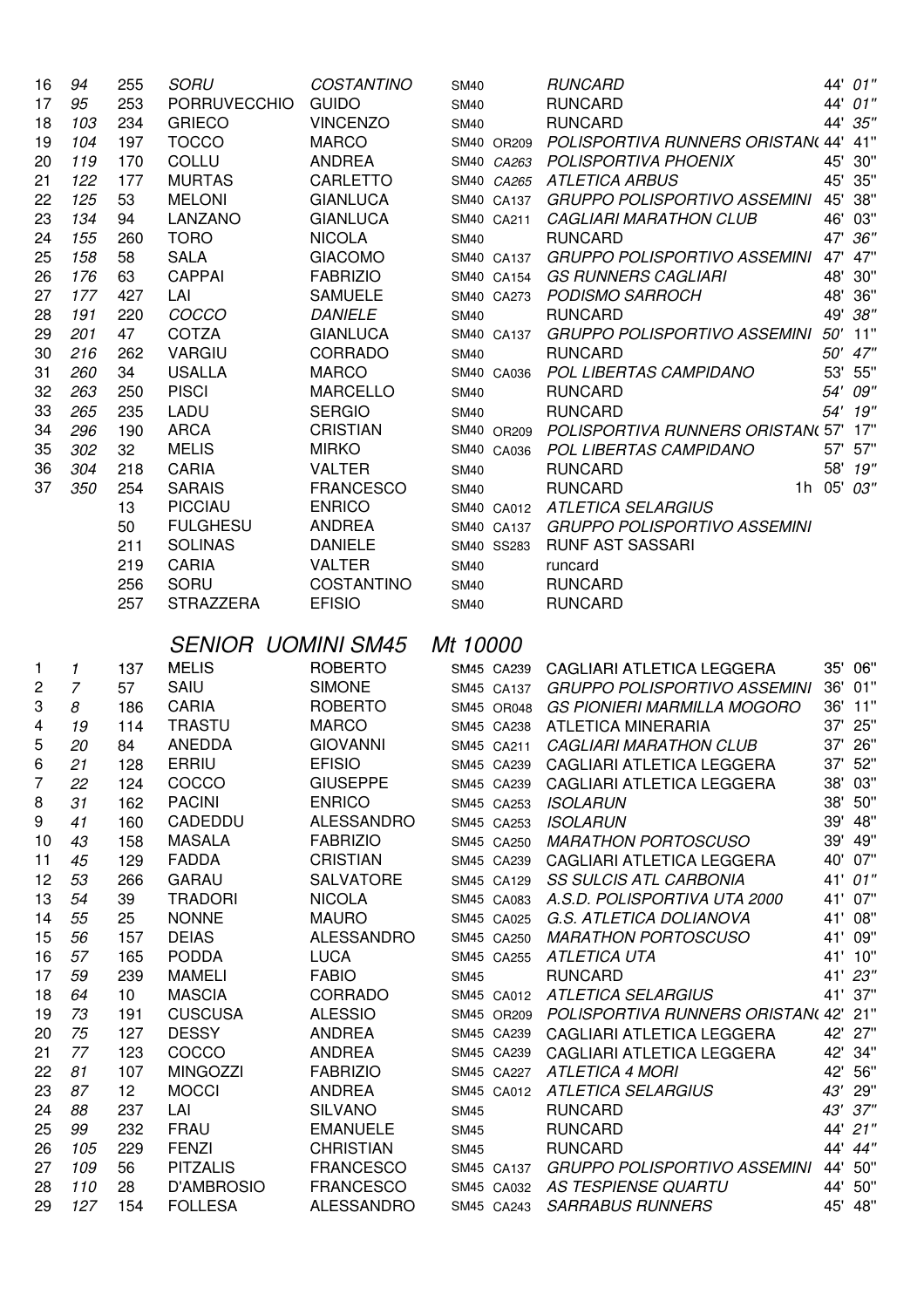| 30 | 128 | 95             | <b>LECCA</b>      | <b>MAURO</b>                       |             | SM45 CA211 | <b>CAGLIARI MARATHON CLUB</b>                   |            | 45' 49"  |
|----|-----|----------------|-------------------|------------------------------------|-------------|------------|-------------------------------------------------|------------|----------|
| 31 | 140 | 155            | <b>MASCIA</b>     | <b>GABRIELE</b>                    |             | SM45 CA243 | <b>SARRABUS RUNNERS</b>                         | 46'        | 44"      |
| 32 | 141 | 99             | <b>MELONI</b>     | <b>ANDREA</b>                      |             | SM45 CA211 | <b>CAGLIARI MARATHON CLUB</b>                   | 46'        | 48"      |
| 33 | 153 | 423            | SORU              | <b>MASSIMILIANO</b>                |             | SM45 CA253 | <b>ISOLARUN</b>                                 |            | 47' 33"  |
| 34 | 170 | 131            | <b>FENU</b>       | <b>ALESSANDRO</b>                  |             | SM45 CA239 | CAGLIARI ATLETICA LEGGERA                       |            | 48' 20"  |
| 35 | 171 | 141            | <b>ROBERTO</b>    | <b>CLAUDIO</b>                     |             | SM45 CA239 | CAGLIARI ATLETICA LEGGERA                       |            | 48' 20"  |
| 36 | 172 | 167            | <b>SPIGA</b>      | <b>EMANUELE</b>                    |             | SM45 CA255 | <b>ATLETICA UTA</b>                             |            | 48' 21"  |
| 37 | 178 | 145            | <b>VACCA</b>      | <b>GIACOMO</b>                     |             | SM45 CA239 | CAGLIARI ATLETICA LEGGERA                       |            | 48' 43"  |
| 38 | 188 | 246            | <b>MURRU</b>      | <b>ANTONIO</b>                     | <b>SM45</b> |            | <b>RUNCARD</b>                                  |            | 49' 24"  |
| 39 | 195 | 156            | <b>SIMBULA</b>    | <b>ROBERTO</b>                     |             | SM45 CA243 | <b>SARRABUS RUNNERS</b>                         |            | 49' 53"  |
| 40 | 198 | 133            | <b>IBBA</b>       | <b>ENRICO</b>                      |             | SM45 CA239 | CAGLIARI ATLETICA LEGGERA                       |            | 49' 59"  |
| 41 | 205 | 31             | CONGIU            | <b>MAURO</b>                       |             |            | SM45 CA036 POL LIBERTAS CAMPIDANO               |            | 50' 19"  |
| 42 | 208 | 88             | <b>CAMPUS</b>     | <b>ELIA</b>                        |             | SM45 CA211 | <b>CAGLIARI MARATHON CLUB</b>                   |            | 50' 24"  |
| 43 | 223 | 14             | <b>PISANO</b>     | <b>SAMUEL</b>                      |             |            | SM45 CA012 ATLETICA SELARGIUS                   |            | 51' 15"  |
| 44 | 228 | 217            | CAMBARAU          | <b>NICOLA</b>                      | <b>SM45</b> |            | runcard                                         |            | 51' 30"  |
| 45 | 232 | 52             | <b>LECCA</b>      | <b>ANDREA</b>                      |             | SM45 CA137 | <b>GRUPPO POLISPORTIVO ASSEMINI</b>             |            | 51' 42"  |
| 46 | 233 | 212            | <b>ARESU</b>      | <b>DAVIDE</b>                      | <b>SM45</b> |            | <b>RUNCARD</b>                                  |            | 51' 48"  |
| 47 | 235 | 166            | SALSANO           | <b>ARMANDO</b>                     |             | SM45 CA255 | <b>ATLETICA UTA</b>                             |            | 52' 08"  |
| 48 | 238 | 72             | <b>CUCCU</b>      | <b>ALESSANDRO</b>                  |             | SM45 CA201 | ATL EDOARDO SANNA ELMAS                         |            | 52' 28"  |
| 49 | 239 | 48             | <b>DE FABIIS</b>  | <b>CLAUDIO</b>                     |             | SM45 CA137 | <b>GRUPPO POLISPORTIVO ASSEMINI</b>             |            | 52' 31"  |
| 50 | 244 | 140            | <b>REGINATO</b>   | <b>ALBERTO</b>                     |             | SM45 CA239 | CAGLIARI ATLETICA LEGGERA                       |            | 52' 52"  |
| 51 | 261 | 252            | <b>PORRU</b>      | <b>FRANCESCO</b>                   | <b>SM45</b> |            | <b>RUNCARD</b>                                  | 54'        | 06"      |
| 52 | 267 | 268            | <b>ATZORI</b>     | <b>MASSIMO</b>                     | <b>SM45</b> |            | <b>RUNCARD</b>                                  | 54'        | 29"      |
| 53 | 270 | 200            | <b>GACCETTA</b>   | <b>FABRIZIO</b>                    |             | SM45 PE180 | <b>RUN LIFE</b>                                 | 54'        | 44"      |
| 54 | 271 | 118            | <b>CAPITA</b>     | <b>DAVIDE</b>                      |             | SM45 CA239 | CAGLIARI ATLETICA LEGGERA                       | 54'        | 53"      |
| 55 | 291 | 251            | <b>PISU</b>       | <b>FRANCESCO</b>                   | <b>SM45</b> |            | <b>RUNCARD</b>                                  | 56'        | 49"      |
| 56 | 293 | 193            | LUTZU             | <b>GIAN NICOLA</b>                 |             | SM45 OR209 | POLISPORTIVA RUNNERS ORISTAN(56'                |            | 55"      |
| 57 | 331 | $\overline{4}$ | <b>SCHIRRU</b>    | <b>FABRIZIO</b>                    |             | SM45 CA010 | POL ATL SERRAMANNA                              | 1h 01'     | 28"      |
| 58 | 334 | 261            | <b>TUVERI</b>     | <b>NICOLA</b>                      | <b>SM45</b> |            | <b>RUNCARD</b>                                  | 1h 01' 55" |          |
|    |     | 96             | <b>MANTEGA</b>    | <b>ROSSANO</b>                     |             | SM45 CA211 | <b>CAGLIARI MARATHON CLUB</b>                   |            |          |
|    |     | 109            | <b>PINTORE</b>    | <b>STEFANO</b>                     |             | SM45 CA231 | <b>ATLETICA MONTEPONI IGLESIAS</b>              |            |          |
|    |     | 207            | <b>GIUA</b>       | <b>STEFANO</b>                     |             | SM45 SS217 | PODISTICA SASSARI                               |            |          |
|    |     | 241            | <b>MASCI</b>      | <b>IVAN</b>                        | <b>SM45</b> |            | <b>RUNCARD</b>                                  |            |          |
|    |     |                |                   |                                    |             |            |                                                 |            |          |
|    |     |                |                   | <b>SENIOR UOMINI SM50 Mt 10000</b> |             |            |                                                 |            |          |
| 1  | 18  | 27             | <b>SOLINAS</b>    | SALVATORE                          |             |            | SM50 CA025 G.S. ATLETICA DOLIANOVA              |            | 37' 20"  |
| 2  | 27  | 55             | <b>PIRAS</b>      | <b>SANDRO</b>                      |             | SM50 CA137 | GRUPPO POLISPORTIVO ASSEMINI                    |            | 38' 39"  |
| 3  | 33  | 132            | <b>GARAU</b>      | <b>ROBERTO</b>                     |             | SM50 CA239 | CAGLIARI ATLETICA LEGGERA                       |            | 38' 56"  |
| 4  | 37  | 22             | <b>ENAS</b>       | <b>ROBERTO</b>                     |             | SM50 CA025 | G.S. ATLETICA DOLIANOVA                         |            | 39' 08"  |
| 5  | 40  | 9              | <b>MAMELI</b>     | <b>ALESSANDRO</b>                  |             |            | SM50 CA012 ATLETICA SELARGIUS                   |            | 39' 45"  |
| 6  | 42  | 205            | <b>PITTALIS</b>   | <b>ANGELO</b>                      |             |            | SM50 SS026 STUDIUM ET STADIUM                   |            | 39' 49"  |
| 7  | 44  | 196            | PAU               | <b>MASSIMILIANO</b>                |             |            | SM50 OR209 POLISPORTIVA RUNNERS ORISTAN(39' 57" |            |          |
| 8  | 52  | 61             | SIDDU             | <b>STEFANO</b>                     |             |            | SM50 CA145 ATLETICA VILLAMARESE                 |            | 41' 00"  |
| 9  | 60  | 54             | <b>MURREDDA</b>   | <b>GIULIANO</b>                    |             |            | SM50 CA137 GRUPPO POLISPORTIVO ASSEMINI         |            | 41' 25"  |
| 10 | 61  | 176            | <b>FRAU</b>       | <b>LUCA</b>                        |             |            | SM50 CA265 ATLETICA ARBUS                       |            | 41' 31"  |
| 11 | 65  | 184            | <b>COSTELLA</b>   | <b>ROBERTO</b>                     |             |            | SM50 OR027 ATL LEGG ARBOREA                     |            | 41' 42"  |
| 12 | 66  | 66             | <b>MUSA</b>       | <b>MICHELE</b>                     |             |            | SM50 CA154 GS RUNNERS CAGLIARI                  |            | 41' 50"  |
| 13 | 70  | 45             | <b>ANNICIELLO</b> | <b>LUIGI</b>                       |             |            | SM50 CA137 GRUPPO POLISPORTIVO ASSEMINI         |            | 42' 07"  |
| 14 | 74  | 119            | CAREDDA           | <b>ANTONELLO</b>                   |             |            | SM50 CA239 CAGLIARI ATLETICA LEGGERA            |            | 42' 22"  |
| 15 | 93  | 5              | <b>ADAMO</b>      | <b>NEVIO</b>                       |             |            | SM50 CA012 ATLETICA SELARGIUS                   |            | 44' 00"  |
| 16 | 100 | 187            | <b>PUSCEDDU</b>   | <b>GIAN LUCA</b>                   |             |            | SM50 OR156 AMATORI TERRALBA                     |            | 44' 22"  |
| 17 | 108 | 18             | <b>TODDE</b>      | <b>IGNAZIO</b>                     |             |            | SM50 CA012 ATLETICA SELARGIUS                   |            | 44' 48"  |
| 18 | 113 | 89             | <b>CAOCCI</b>     | <b>STEFANO</b>                     |             | SM50 CA211 | <b>CAGLIARI MARATHON CLUB</b>                   |            | 45' 03"  |
| 19 | 114 | 116            | <b>BATTANI</b>    | <b>SALVATORE</b>                   |             | SM50 CA239 | CAGLIARI ATLETICA LEGGERA                       |            | 45' 05"  |
| 20 | 116 | 148            | CARTA             | <b>DAVIDE</b>                      |             | SM50 CA242 | <b>BLUE TRIBUNE</b>                             |            | 45' 06iì |
| 21 | 123 | 81             | <b>SPADA</b>      | <b>VALTER</b>                      |             | SM50 CA201 | ATL EDOARDO SANNA ELMAS                         |            | 45' 37"  |
| 22 | 147 | 79             | <b>PIRAS</b>      | <b>GIOVANNI</b>                    |             | SM50 CA201 | ATL EDOARDO SANNA ELMAS                         |            | 47' 08"  |
| 23 | 150 | 83             | <b>ADDIS</b>      | <b>FRANCESCO</b>                   |             | SM50 CA211 | <b>CAGLIARI MARATHON CLUB</b>                   |            | 47' 20"  |
| 24 | 164 | 92             | <b>FADDA</b>      | <b>LUCIANO</b>                     |             | SM50 CA211 | <b>CAGLIARI MARATHON CLUB</b>                   |            | 47' 57"  |
|    |     |                |                   |                                    |             |            |                                                 |            |          |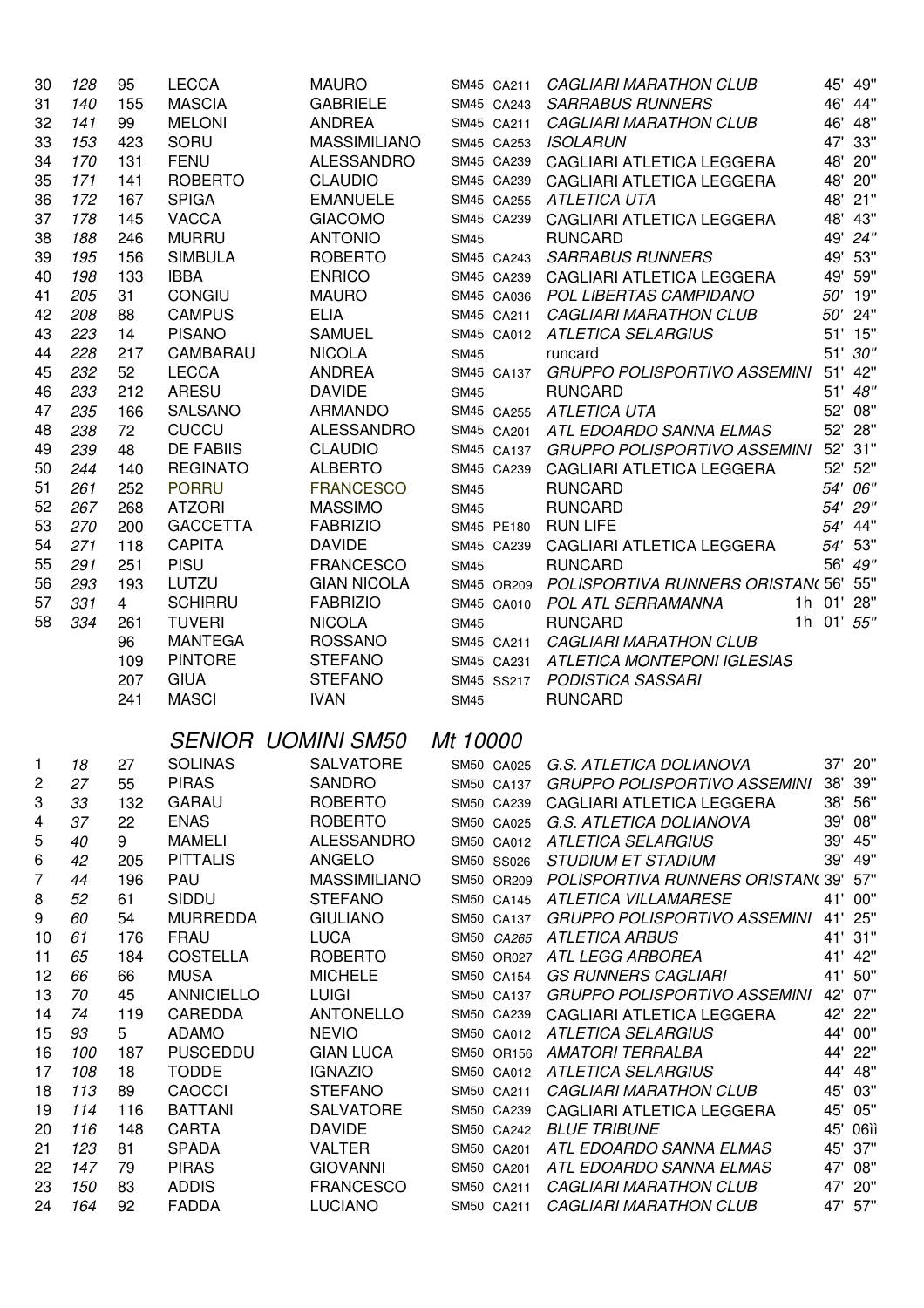| 25                             | 167 | 242            | <b>MASCIA</b>             | <b>MATTEO</b>                      | <b>SM50</b>               | <b>RUNCARD</b>                          |     | 48' 03"    |
|--------------------------------|-----|----------------|---------------------------|------------------------------------|---------------------------|-----------------------------------------|-----|------------|
| 26                             | 174 | 172            | <b>ORTWEIN</b>            | <b>PATRIK</b>                      |                           | SM50 CA263 POLISPORTIVA PHOENIX         |     | 48' 25"    |
| 27                             | 184 | 267            | <b>BACHIS</b>             | <b>GRAZIANO</b>                    | SM50 CA129                | <b>SS SULCIS ATL CARBONIA</b>           |     | 49' 09"    |
| 28                             | 199 | 240            | <b>MARCOLEONI</b>         | <b>SERGIO</b>                      | <b>SM50</b>               | <b>RUNCARD</b>                          | 50' | 01"        |
| 29                             | 200 | 429            | <b>PILIA</b>              | <b>MAURIZIO</b>                    | SM50 CA035                | US ACLI MARIANO SCANO                   | 50' | 08"        |
| 30                             | 203 | 238            | <b>LOCCI</b>              | <b>ALESSIO</b>                     | <b>SM50</b>               | <b>RUNCARD</b>                          |     | 50' 16"    |
| 31                             | 211 | 425            | COSSU                     | <b>PIERGIORGIO</b>                 | SM50 CA239                | CAGLIARI ATLETICA LEGGERA               |     | 50' 30"    |
| 32                             | 220 | 189            | <b>PINNA</b>              | <b>GIOELE</b>                      |                           | SM50 OR178 POL GUILCER TEAM LA CITTA'   |     | 51' 00"    |
| 33                             | 221 | 270            | <b>CROBEDDU</b>           | <b>FABIO</b>                       | SM50 CA253                | <b>ISOLARUN</b>                         |     | 51' 09"    |
| 34                             | 236 | 125            | <b>COIANA</b>             | <b>MARCELLO</b>                    | SM50 CA239                | CAGLIARI ATLETICA LEGGERA               |     | 52' 15"    |
| 35                             | 240 | 263            | <b>ZARA</b>               | <b>ALESSIO</b>                     | <b>SM50</b>               | <b>RUNCARD</b>                          |     | 52' 39"    |
| 36                             | 272 | 130            | <b>FADDA</b>              | CARLO                              | SM50 CA239                | CAGLIARI ATLETICA LEGGERA               |     | 54' 53"    |
| 37                             | 284 | 227            | <b>DIANA</b>              | <b>MASSIMILIANO</b>                | <b>SM50</b>               | <b>RUNCARD</b>                          |     | 55' 59"    |
| 38                             | 287 | 60             | <b>SORO</b>               | <b>PAOLO</b>                       |                           | SM50 CA137 GRUPPO POLISPORTIVO ASSEMINI |     | 56' 21"    |
| 39                             | 311 | 91             | <b>CARTA</b>              | <b>VLADIMIRO</b>                   | SM50 CA211                | <b>CAGLIARI MARATHON CLUB</b>           |     | 58' 37"    |
| 40                             | 346 | 152            | <b>SCIARRONE</b>          | <b>ANTONIO</b>                     |                           | SM50 CA242 BLUE TRIBUNE                 |     | 1h 04' 41" |
| 41                             | 354 | 233            | <b>GIORDANO</b>           | MARCO VINCENZC SM50                |                           | <b>RUNCARD</b>                          |     | 1h 06' 39" |
|                                |     | 85             | <b>ARMENI</b>             | <b>EMANUELE</b>                    | SM50 CA211                | <b>CAGLIARI MARATHON CLUB</b>           |     |            |
|                                |     | 100            | <b>MOSSO</b>              | <b>FILIPPO</b>                     | SM50 CA211                | <b>CAGLIARI MARATHON CLUB</b>           |     |            |
|                                |     | 149            | <b>GAIA</b>               | <b>MICHELE</b>                     |                           | SM50 CA242 BLUE TRIBUNE                 |     |            |
|                                |     | 204            | <b>LEDDA</b>              | <b>MASSIMO</b>                     | SM50 SS026                | <b>STUDIUM ET STADIUM</b>               |     |            |
|                                |     |                |                           |                                    |                           |                                         |     |            |
|                                |     |                | <b>SENIOR UOMINI SM55</b> |                                    | Mt 10000                  |                                         |     |            |
|                                | 48  | 428            | <b>DOGLIO</b>             | <b>GIACOMO</b>                     |                           | <b>RUNCARD</b>                          | 40' | 16"        |
| $\mathbf{1}$<br>$\overline{c}$ | 71  | 139            | PILLITU                   | <b>ANTONIO</b>                     | <b>SM55</b><br>SM55 CA239 | CAGLIARI ATLETICA LEGGERA               |     | 42' 16"    |
|                                |     |                | ADDARI                    | <b>GIANCARLO</b>                   |                           | <b>GRUPPO POLISPORTIVO ASSEMINI</b>     |     | 42' 59"    |
| 3                              | 82  | 44             | COLLU                     |                                    | SM55 CA137                | GRUPPO POLISPORTIVO ASSEMINI 43' 10"    |     |            |
| 4                              | 85  | 46             | <b>MEDDA</b>              | <b>VALENTINO</b><br><b>ALBERTO</b> | SM55 CA137                |                                         |     | 43' 56"    |
| 5                              | 92  | 182            | COCCO                     | <b>FABRIZIO</b>                    |                           | SM55 CA269 AMPA TRAINING                |     | 44' 17"    |
| 6                              | 98  | 179            |                           |                                    |                           | SM55 CA267 ATLETICA SINNAI              |     |            |
| 7                              | 118 | 106            | <b>CARDIA</b>             | <b>SERGIO</b>                      |                           | SM55 CA227 ATLETICA 4 MORI              |     | 45' 26"    |
| 8                              | 129 | 62             | <b>BEATO</b>              | CORRADO                            |                           | SM55 CA154 GS RUNNERS CAGLIARI          |     | 45' 51"    |
| 9                              | 138 | 103            | <b>GUISO</b>              | <b>SERGIO</b>                      |                           | SM55 CA216 ATLETICA PULA                |     | 46' 37"    |
| 10                             | 142 | 40             | <b>BOZZATO</b>            | <b>STEFANO</b>                     |                           | SM55 CA084 ATL IGLESIAS                 |     | 46' 49"    |
| 11                             | 152 | 71             | <b>ATZENI</b>             | <b>ANTONIO</b>                     |                           | SM55 CA201 ATL EDOARDO SANNA ELMAS      |     | 47' 27"    |
| 12                             | 159 | 82             | <b>URRU</b>               | <b>MASSIMO</b>                     |                           | SM55 CA201 ATL EDOARDO SANNA ELMAS      |     | 47' 49"    |
| 13                             | 169 | 146            | <b>ZEDDA</b>              | <b>GIUSEPPE</b>                    | SM55 CA239                | CAGLIARI ATLETICA LEGGERA               |     | 48' 12"    |
| 14                             | 175 | 30             | COCCO                     | <b>ANDREA</b>                      | SM55 CA036                | POL LIBERTAS CAMPIDANO                  |     | 48' 29"    |
| 15                             | 179 | 97             | <b>MARONGIU</b>           | <b>RENATO</b>                      | SM55 CA211                | <b>CAGLIARI MARATHON CLUB</b>           |     | 48' 48"    |
| 16                             | 182 | 202            | <b>ZIRI</b>               | <b>ROBERTO</b>                     | SM55 PE180                | <b>RUN LIFE</b>                         |     | 49' 05"    |
| 17                             | 183 | 75             | <b>FIGUS</b>              | <b>MASSIMILIANO</b>                | SM55 CA201                | ATL EDOARDO SANNA ELMAS                 | 49' | 06"        |
| 18                             | 237 | 113            | LOI                       | <b>ROBERTO</b>                     | SM55 CA238                | <b>ATLETICA MINERARIA</b>               |     | 52' 16"    |
| 19                             | 245 | 20             | <b>CARTA</b>              | <b>ANDREA</b>                      | SM55 CA025                | G.S. ATLETICA DOLIANOVA                 |     | 52' 53"    |
| 20                             | 248 | 87             | <b>BULLITA</b>            | <b>GABRIELE</b>                    | SM55 CA211                | <b>CAGLIARI MARATHON CLUB</b>           |     | 53' 07"    |
| 21                             | 266 | 201            | <b>SERRA</b>              | <b>GIORGIO</b>                     | SM55 PE180                | <b>RUN LIFE</b>                         |     | 54' 24"    |
| 22                             | 268 | 168            | SODDU                     | <b>MARCO</b>                       | SM55 CA259                | <b>ATLETICA GIALETO</b>                 |     | 54' 32"    |
| 23                             | 274 | 223            | <b>CONCAS</b>             | <b>SALVATORE</b>                   | <b>SM55</b>               | <b>RUNCARD</b>                          |     | 55' 05"    |
| 24                             | 278 | 26             | <b>PIRODDI</b>            | ANGELO                             | SM55 CA025                | G.S. ATLETICA DOLIANOVA                 |     | 55' 15"    |
| 25                             | 280 | $\overline{7}$ | <b>FANTI</b>              | <b>PAOLO</b>                       |                           | SM55 CA012 ATLETICA SELARGIUS           |     | 55' 41"    |
| 26                             | 292 | 426            | <b>BECHERE</b>            | <b>PAOLO</b>                       |                           | SM55 CA239 CAGLIARI ATLETICA LEGGERA    |     | 56' 54"    |
| 27                             | 294 | 90             | CAREDDA                   | <b>PAOLO</b>                       |                           | SM55 CA211 CAGLIARI MARATHON CLUB       |     | 57' 02"    |
| 28                             | 339 | 144            | <b>TOLU</b>               | <b>MAURO</b>                       | SM55 CA239                | CAGLIARI ATLETICA LEGGERA               |     | 1h 02' 20" |
|                                |     | 78             | <b>MURGIA</b>             | <b>ANTONIO</b>                     |                           | SM55 CA201 ATL EDOARDO SANNA ELMAS      |     |            |
|                                |     | 150            | <b>GIANGRASSO</b>         | <b>MATTEO</b>                      |                           | SM55 CA242 BLUE TRIBUNE                 |     |            |
|                                |     | 151            | <b>LECIS</b>              | <b>STEFANO</b>                     |                           | SM55 CA242 BLUE TRIBUNE                 |     |            |
|                                |     | 228            | <b>DIANA</b>              | CORRADO                            | <b>SM55</b>               | <b>RUNCARD</b>                          |     |            |
|                                |     | 243            | <b>MATZUZI</b>            | <b>FABRIZIO</b>                    | <b>SM55</b>               | <b>RUNCARD</b>                          |     |            |

SENIOR UOMINI SM60 Mt 10000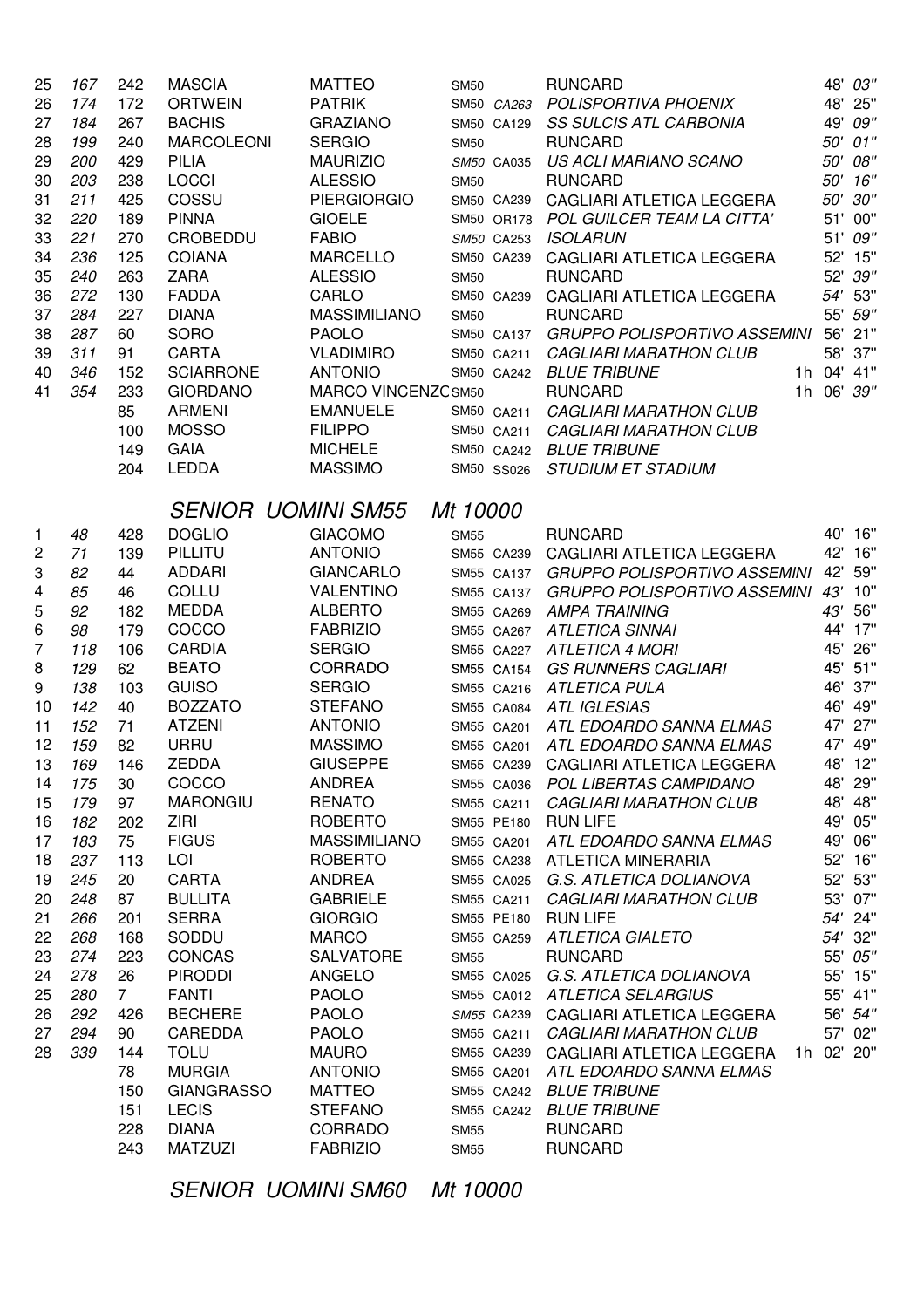| -1                             | 46         | 108          | <b>URAS</b>                  | <b>PIETRO</b>                      | SM60 CA227               | <b>ATLETICA 4 MORI</b>                                    |                | 40'    | 12"                |
|--------------------------------|------------|--------------|------------------------------|------------------------------------|--------------------------|-----------------------------------------------------------|----------------|--------|--------------------|
| 2                              | 83         | 214          | <b>BRUSA</b>                 | <b>ROBERTO</b>                     | <b>SM60</b>              | <b>RUNCARD</b>                                            |                | 43'    | 01"                |
| 3                              | 89         | 143          | <b>SERRA</b>                 | <b>IDALO</b>                       | SM60 CA239               | CAGLIARI ATLETICA LEGGERA                                 |                | 43'    | 38"                |
| 4                              | 102        | 111          | <b>CONGIA</b>                | <b>LIONELLO</b>                    | SM60 CA236               | I.S.D.G.P. Di MARACALAGONIS                               |                | 44'    | 35"                |
| 5                              | 117        | 180          | <b>FIORINI</b>               | <b>EFISIO</b>                      | SM60 CA267               | <b>ATLETICA SINNAI</b>                                    |                |        | 45' 25"            |
| 6                              | 121        | 430          | <b>MATTA</b>                 | <b>FEDERICO</b>                    | SM60 CA081               | POLISPORTIVA ISILI                                        |                |        | 45' 35"            |
| 7                              | 130        | 41           | <b>CORPINO</b>               | <b>ROBERTO</b>                     | SM60 CA120               | <b>NUOVA ATL SESTU</b>                                    |                |        | 45' 53"            |
| 8                              | 151        | 175          | <b>TOSI</b>                  | <b>IGNAZIO</b>                     | SM60 CA263               | POLISPORTIVA PHOENIX                                      |                |        | 47' 26"            |
| 9                              | 180        | 194          | <b>NONNIS</b>                | <b>STEFANO</b>                     | SM60 OR209               | POLISPORTIVA RUNNERS ORISTAN(49' 00"                      |                |        |                    |
| 10                             | 193        | 65           | <b>GUSMERI</b>               | <b>ANDREA</b>                      | SM60 CA154               | <b>GS RUNNERS CAGLIARI</b>                                |                |        | 49' 52"            |
| 11                             | 194        | 64           | <b>CITTADINI</b>             | <b>MAURIZIO</b>                    | SM60 CA154               | <b>GS RUNNERS CAGLIARI</b>                                |                |        | 49' 53"            |
| 12                             | 197        | 112          | <b>CORRIGA</b>               | <b>UGO</b>                         | SM60 CA236               | I.S.D.G.P. Di MARACALAGONIS                               |                |        | 49' 55"            |
| 13                             | 202        | 36           | <b>ANGEI</b>                 | <b>ADRIANO</b>                     | SM60 CA056               | ATL POD SAN GAVINO                                        |                |        | 50' 15"            |
| 14                             | 213        | 76           | <b>MATTA</b>                 | <b>BRUNO</b>                       | SM60 CA201               | ATL EDOARDO SANNA ELMAS                                   |                | 50'    | 38"                |
| 15                             | 225        | 136          | <b>MEDDA</b>                 | <b>ALESSANDRO</b>                  | SM60 CA239               | CAGLIARI ATLETICA LEGGERA                                 |                |        | 51' 18"            |
| 16                             | 227        | 174          | <b>SUMATRA</b>               | <b>MARIO</b>                       | SM60 CA263               | <b>POLISPORTIVA PHOENIX</b>                               |                |        | 51' 21"            |
| 17                             | 241        | 77           | <b>MEDAS</b>                 | <b>TIZIANO</b>                     | SM60 CA201               | ATL EDOARDO SANNA ELMAS                                   |                |        | 52' 43"            |
| 18                             | 252        | 73           | D'ANGELO                     | <b>ANDREA</b>                      | SM60 CA201               | ATL EDOARDO SANNA ELMAS                                   |                |        | 53' 16"            |
| 19                             | 254        | 15           | <b>PORCEDDU</b>              | <b>MARIO</b>                       | SM60 CA012               | <b>ATLETICA SELARGIUS</b>                                 |                | 53'    | 25"                |
| 20                             | 255        | 17           | <b>SIDDI</b>                 | <b>STEFANO</b>                     | SM60 CA012               | <b>ATLETICA SELARGIUS</b>                                 |                | 53'    | 25"                |
| 21                             | 256        | 86           | <b>BARDI</b>                 | <b>DAVIDE</b>                      | SM60 CA211               | <b>CAGLIARI MARATHON CLUB</b>                             |                | 53'    | 36"                |
| 22                             | 269        | 171          | <b>DEFRAIA</b>               | PIERPAOLO                          | SM60 CA263               | POLISPORTIVA PHOENIX                                      |                | 54'    | 37"                |
| 23                             | 281        | 24           | <b>MELIS</b>                 | <b>TOMASINO</b>                    | SM60 CA025               | G.S. ATLETICA DOLIANOVA                                   |                | 55'    | 42"                |
| 24                             | 283        | 121          | <b>CATANI</b>                | CARLO                              | SM60 CA239               | CAGLIARI ATLETICA LEGGERA                                 |                | 55'    | 50"                |
| 25                             | 323        | 6            | <b>CASTI</b>                 | <b>STEFANO</b>                     | SM60 CA012               | <b>ATLETICA SELARGIUS</b>                                 | 1h             | 00'    | 27"                |
| 26                             | 344        | 115          | <b>ARIZIO</b>                | <b>ALESSANDRO</b>                  | SM60 CA239               | CAGLIARI ATLETICA LEGGERA                                 | 1 <sub>h</sub> | 04'    | 19"                |
| 27                             | 355        | 181          | <b>FOIS</b>                  | <b>MAURIZIO</b>                    | SM60 CA267               | ATLETICA SINNAI                                           | 1 <sub>h</sub> | 06'    | 40"                |
| 28                             | 365        | 142          | <b>SANNA</b>                 | <b>RENATO</b>                      | SM60 CA239               | CAGLIARI ATLETICA LEGGERA                                 |                | 1h 09' | 24"                |
|                                |            | 43           | DI BENEDETTO                 | <b>ENNIO</b>                       | SM60 CA129               | <b>SS SULCIS ATL CARBONIA</b>                             |                |        |                    |
|                                |            | 163          | <b>SANNA</b>                 | <b>FILIPPO</b>                     | SM60 CA253               | <b>ISOLARUN</b>                                           |                |        |                    |
|                                |            |              |                              |                                    |                          |                                                           |                |        |                    |
|                                |            |              | <b>SENIOR UOMINI SM65</b>    |                                    | Mt 10000                 |                                                           |                |        |                    |
| $\mathbf{1}$                   | 84         | 98           | <b>MELIS</b>                 | <b>MARIO</b>                       | SM65 CA211               | <b>CAGLIARI MARATHON CLUB</b>                             |                | 43'    | 02"                |
| 2                              | 222        | 215          | <b>CABONI</b>                | <b>PAOLO</b>                       | <b>SM65</b>              | <b>RUNCARD</b>                                            |                | 51'    | 13"                |
| 3                              | 224        | 185          | <b>NUVOLI</b>                | <b>LUIGI</b>                       | SM65 OR027               | <b>ATL LEGG ARBOREA</b>                                   |                |        | 51' 17"            |
| 4                              | 243        | 269          | <b>ORGIANA</b>               | <b>MARIANO</b>                     | <b>SM65</b>              | <b>RUNCARD</b>                                            |                |        | 52' 43"            |
| 5                              | 276        | 169          | <b>BRUGHITTA</b>             | <b>ADRIANO</b>                     | SM65 CA263               | POLISPORTIVA PHOENIX                                      |                |        | 55' 12"            |
| 6                              | 289        | 11           | MILIA                        | <b>FRANCESCO</b>                   |                          | SM65 CA012 ATLETICA SELARGIUS                             |                |        | 56' 42"            |
| 7                              | 297        | 67           | <b>PERRA</b>                 | <b>GIAMPIERO</b>                   | SM65 CA154               | <b>GS RUNNERS CAGLIARI</b>                                |                |        | 57' 23"            |
| 8                              | 308        | 8            | <b>LECCA</b>                 | <b>VALTER</b>                      |                          | SM65 CA012 ATLETICA SELARGIUS                             |                |        | 58' 31"            |
| 9                              | 324        | $\mathbf{1}$ | <b>PIRODDI</b>               | <b>GIANCARLO</b>                   | SM65 CA002               | <b>S G AMSICORA</b>                                       |                |        | 1h 00' 40"         |
| 10                             | 333        | 173          | <b>SCHIRRU</b>               | <b>FERNANDO</b>                    |                          | SM65 CA263 POLISPORTIVA PHOENIX                           |                |        | 1h 01' 33"         |
|                                |            | 23           | <b>MAROTTO</b>               | <b>LUIGI ANTONIO</b>               | SM65 CA025               | G.S. ATLETICA DOLIANOVA                                   |                |        |                    |
|                                |            | 33           | <b>SECCI</b>                 | <b>CLAUDIO</b>                     |                          | SM65 CA036 POL LIBERTAS CAMPIDANO                         |                |        |                    |
|                                |            | 68           | <b>SERRA</b>                 | <b>SEBASTIANO</b>                  | SM65 CA154               | <b>GS RUNNERS CAGLIARI</b>                                |                |        |                    |
|                                |            |              |                              |                                    |                          |                                                           |                |        |                    |
|                                |            |              | <b>SENIOR UOMINI SM70</b>    |                                    | Mt 10000                 |                                                           |                |        |                    |
| $\mathbf{1}$                   | 165        | 69           | SODDU                        | <b>SILVIO</b>                      | SM70 CA154               | <b>GS RUNNERS CAGLIARI</b>                                |                |        | 47' 58"            |
| 2                              | 166        | 135          | <b>MARROCU</b>               | <b>RODOLFO</b>                     | SM70 CA239               | CAGLIARI ATLETICA LEGGERA                                 |                |        | 48' 02"            |
| 3                              | 192        | 178          | <b>ZANDA</b>                 | <b>SALVATORE</b>                   |                          | SM70 CA265 ATLETICA ARBUS                                 |                |        | 49' 52"            |
| 4                              | 231        | 104          | <b>SECCI</b>                 | <b>GIOVANNI</b>                    |                          | SM70 CA216 ATLETICA PULA                                  |                |        | 51' 36"            |
| 5                              | 340        | 259          | <b>TODDE</b>                 | <b>GIAMPAOLO</b>                   | <b>SM70</b>              | <b>RUNCARD</b>                                            |                |        | 1h 02' 37"         |
| 6                              | 360        | 249          | <b>PISANO</b>                | <b>RENATO</b>                      | <b>SM70</b>              | <b>RUNCARD</b>                                            |                |        | 1h 08' 00"         |
|                                |            |              | <b>SENIOR UOMINI SM75</b>    |                                    | Mt 10000                 |                                                           |                |        |                    |
|                                |            |              |                              |                                    |                          |                                                           |                |        |                    |
|                                |            |              |                              |                                    |                          |                                                           |                |        |                    |
| $\mathbf{1}$<br>$\overline{2}$ | 219<br>338 | 138<br>51    | <b>MELIS</b><br><b>GATTI</b> | <b>GIOVANNI</b><br><b>FERNANDO</b> | SM75 CA239<br>SM75 CA137 | CAGLIARI ATLETICA LEGGERA<br>GRUPPO POLISPORTIVO ASSEN 1h |                |        | 50' 58"<br>02' 19" |